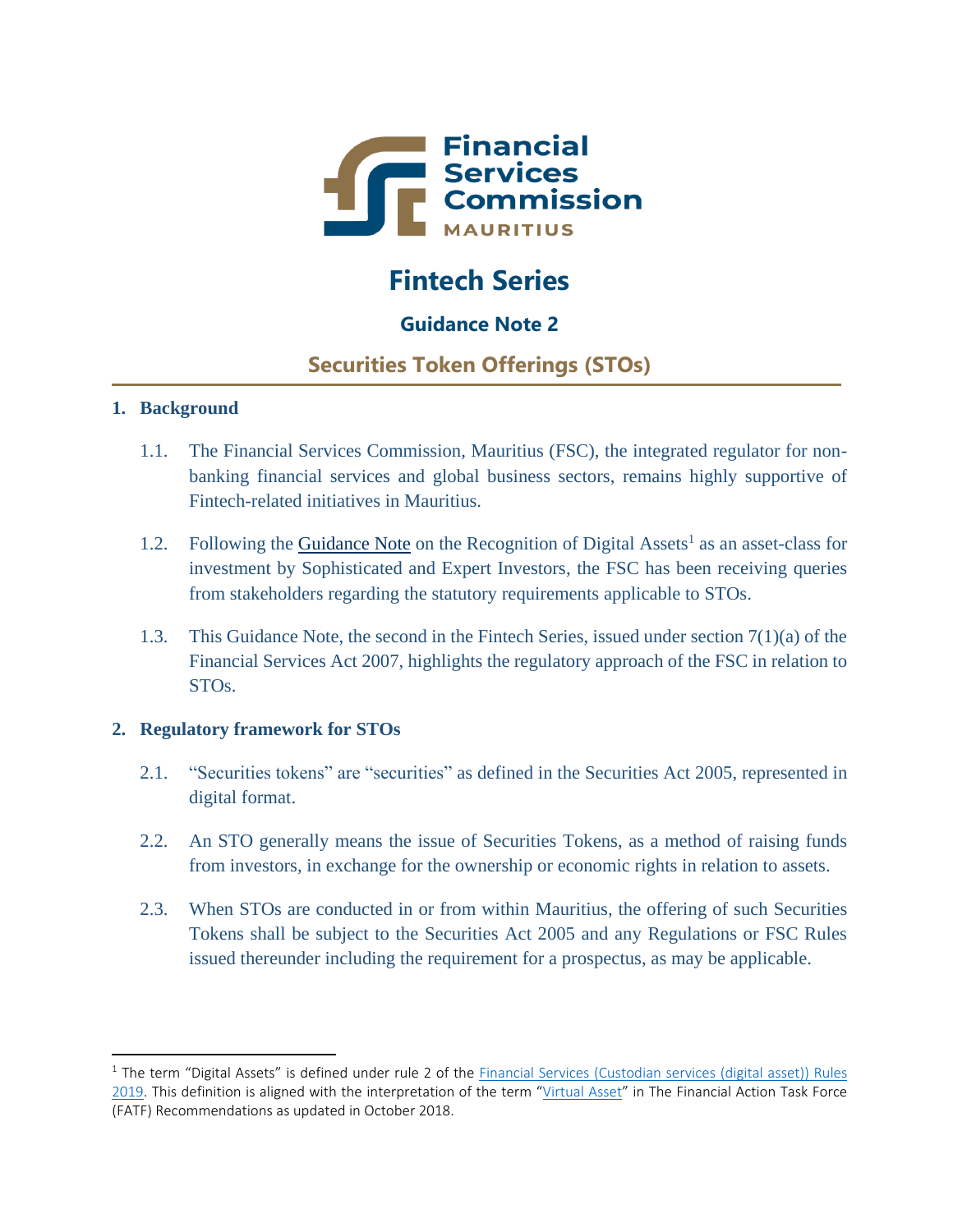

- 2.4. Subject to paragraph 2.5, no offerings of Securities Tokens shall be made without prior approval of the FSC.
- 2.5. No prior approval is required in respect of offerings to the following categories of investors:
	- 2.5.1. Sophisticated<sup>2</sup> investors;
	- 2.5.2. Expert<sup>3</sup> Investors;
	- 2.5.3. Expert Funds<sup>4</sup>;
	- 2.5.4. Professional Collective Investment Schemes<sup>5</sup>; and
	- 2.5.5. Specialised Collective Investment Schemes<sup>6</sup>.
- 2.6. Any person soliciting<sup>7</sup> another person to enter into transactions involving Securities Tokens shall be required to hold the appropriate licence under the Securities Act 2005 and shall be required to ensure, at all times, strict compliance with the applicable regulatory requirements, including, but not limited to:
	- 2.6.1. Undertaking adequate due diligence regarding the STOs

Conducting appropriate due diligence in view of developing a detailed comprehension of the STOs, the fitness and propriety of the management of the issuer as well as its development team and rights and obligations attached to the underlying assets backing the Securities Tokens.

### 2.6.2. Disclosure obligations

#### **Financial Services Commission** Page **2** of **3**

 $\overline{\phantom{a}}$ 

FSC House, 54 Cybercity Ebene, 72201 Mauritius T: (+230) 403-7000 • F: (+230) 467-7172 E: fscmauritius@intnet.mu www.fscmauritius.org

<sup>&</sup>lt;sup>2</sup> The term "Sophisticated Investor" is defined in section 2 of the Securities Act 2005.

<sup>&</sup>lt;sup>3</sup> The term "Expert Investor" is defined in regulation 78(a) of the Securities (Collective Investment Schemes and [Closed-end Funds\) Regulations 2008 \(](https://www.fscmauritius.org/media/2169/securities__collective_investment_schemes_and_closed-end_funds__regulations_2008.pdf)CIS Regulations 2008).

<sup>4</sup> The term "Expert Fund" is defined in regulation 2 of the CIS Regulations 2008.

<sup>5</sup> The term "Professional Collective Investment Schemes" is defined in regulation 75 of the CIS Regulations 2008

<sup>6</sup> The term "Specialised Collective Investment Scheme" is defined in regulation 77 of the CIS Regulations 2008.

 $<sup>7</sup>$  The term "solicit" has the same meaning as in section 31(2) of the Securities Act 2005.</sup>